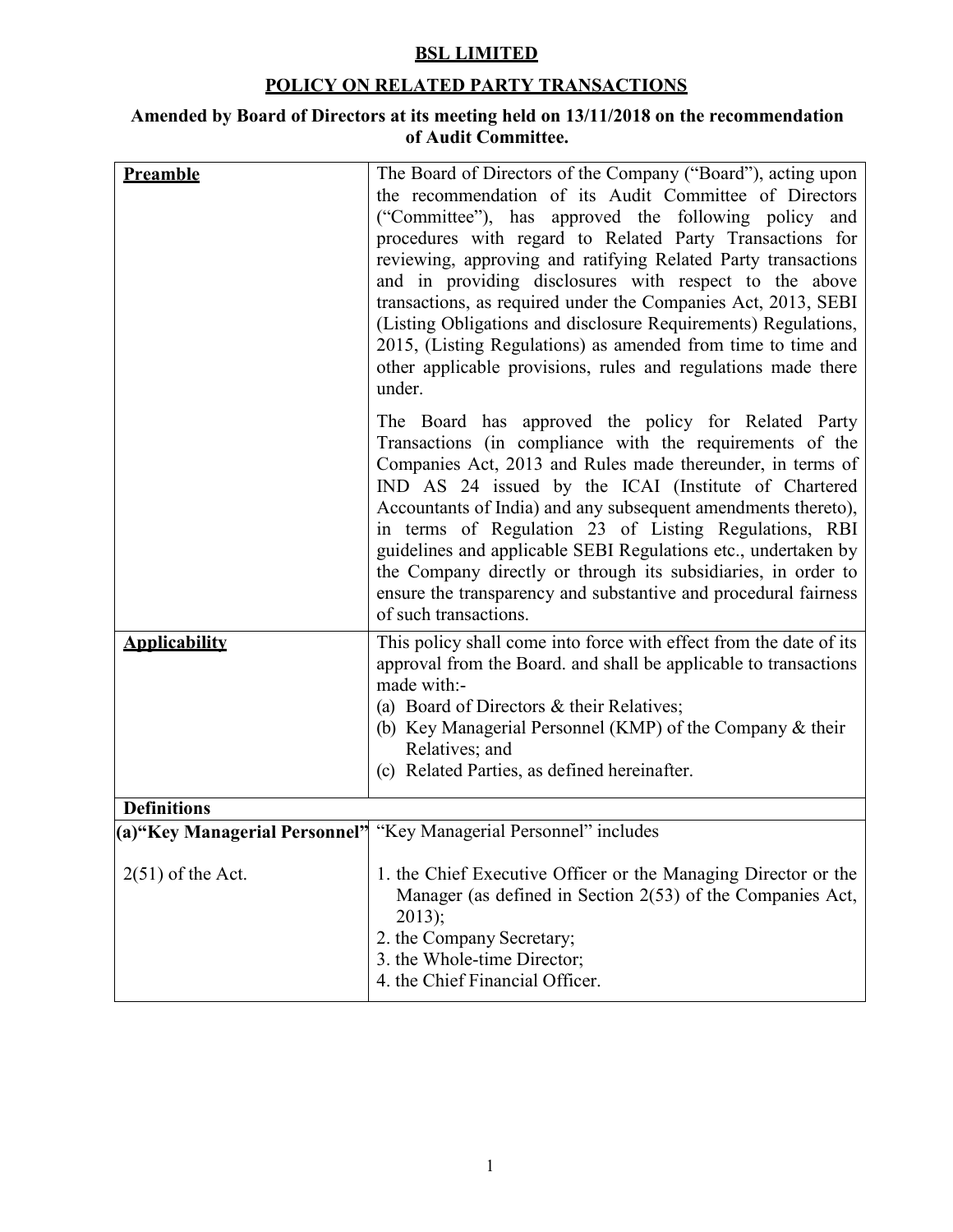| IND AS 24                                                                                                     | "Key management personnel" are those persons having<br>authority and responsibility for planning, directing and<br>controlling the activities of the entity, directly or indirectly,<br>including any director (whether executive or otherwise) of that<br>entity.                                                                                                                                                                                                                                                                                                                                       |
|---------------------------------------------------------------------------------------------------------------|----------------------------------------------------------------------------------------------------------------------------------------------------------------------------------------------------------------------------------------------------------------------------------------------------------------------------------------------------------------------------------------------------------------------------------------------------------------------------------------------------------------------------------------------------------------------------------------------------------|
| (b) "Relative"                                                                                                |                                                                                                                                                                                                                                                                                                                                                                                                                                                                                                                                                                                                          |
| $2(77)$ of the Act and Rule 4 of<br>Companies (specification of<br>definitions<br>details)<br>Rules,<br>2014. | A person shall be deemed to be the relative of another, if he or<br>she is related to another in the following manner, namely:-<br>1. Members of HUF<br>2. Spouse<br>3. Father:<br>Provided that the term "Father" includes step-father.<br>4. Mother:<br>Provided that the term "Mother" includes the step-mother.<br>5. Son:<br>Provided that the term "Son" includes the step-son.<br>6. Son's wife<br>7. Daughter<br>8. Daughter's husband<br>9. Brother:<br>Provided that the term "Brother" includes the step-brother.<br>10. Sister:<br>Provided that the term "Sister" includes the step-sister. |
| <b>IND AS 24</b>                                                                                              | Close members of the family of a person are those family<br>members who may be expected to influence, or be influenced by,<br>that person in their dealings with the entity including:                                                                                                                                                                                                                                                                                                                                                                                                                   |
|                                                                                                               | (a) that person's children, spouse or domestic partner, brother,<br>sister, father and mother;<br>(b) children of that person's spouse or domestic partner; and<br>(c) dependents of that person or that person's spouse or<br>domestic partner.                                                                                                                                                                                                                                                                                                                                                         |
| (c) "Office or place of profit"                                                                               | "Office or place of profit" means any office or place—                                                                                                                                                                                                                                                                                                                                                                                                                                                                                                                                                   |
| Section 188 of the Act.                                                                                       | where such office or place is held by a director, if the<br>$\ddot{\theta}$<br>director holding it receives from the company anything by<br>way of remuneration over and above the remuneration to<br>which he is entitled as director, by way of salary, fee,<br>commission, perquisites, any rent-free accommodation, or<br>otherwise;<br>where such office or place is held by an individual other<br>$(\ddot{u})$                                                                                                                                                                                    |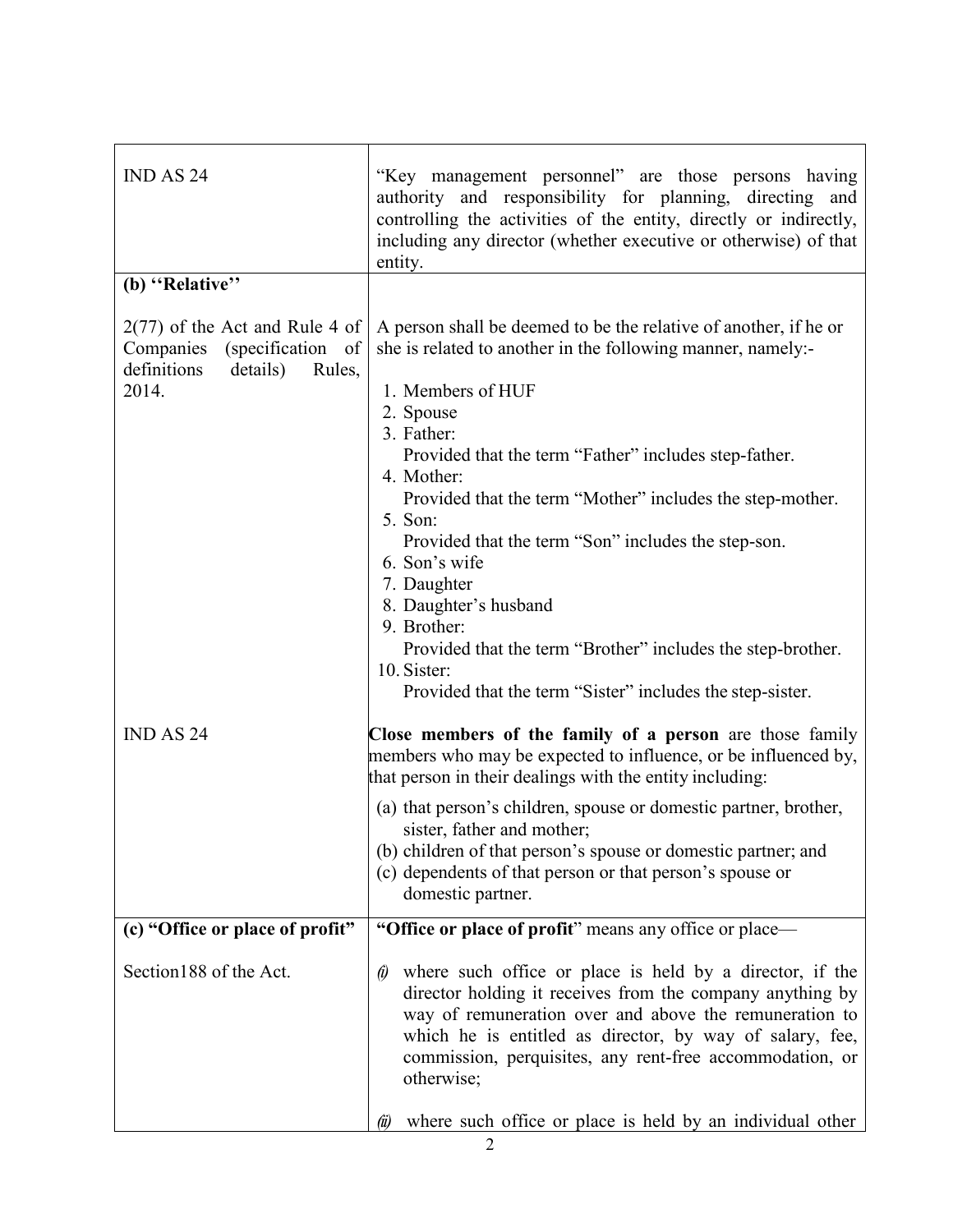| (d)"Arm's length transaction"<br>Section 188 of the Act.<br>(e) "Associate Company"                                                                         | than a director or by any firm, private company or other<br>body corporate, if the individual, firm, private company or<br>body corporate holding it receives from the company<br>anything by way of remuneration, salary, fee, commission,<br>perquisites, any rent-free accommodation, or otherwise.<br>"Arm's length transaction" means a transaction between two<br>related parties that is conducted as if they were unrelated, so<br>that there is no conflict of interest.<br>"Associate Company" means a company in which the Company                                                                                                                                                                                                                                                                                                                                |
|-------------------------------------------------------------------------------------------------------------------------------------------------------------|------------------------------------------------------------------------------------------------------------------------------------------------------------------------------------------------------------------------------------------------------------------------------------------------------------------------------------------------------------------------------------------------------------------------------------------------------------------------------------------------------------------------------------------------------------------------------------------------------------------------------------------------------------------------------------------------------------------------------------------------------------------------------------------------------------------------------------------------------------------------------|
| $2(6)$ of the Act.                                                                                                                                          | has a significant influence, but which is not a subsidiary<br>company of the company and includes a joint venture company.<br><i>Explanation</i> .— "significant influence" means control of at least<br>twenty percent of total share capital, or of business decisions<br>under an agreement.                                                                                                                                                                                                                                                                                                                                                                                                                                                                                                                                                                              |
| Para 12 of IND AS 24                                                                                                                                        | An associate includes subsidiaries of the associate and a joint<br>venture includes subsidiaries of the joint venture.                                                                                                                                                                                                                                                                                                                                                                                                                                                                                                                                                                                                                                                                                                                                                       |
| (f) "Material Related Party<br>Transaction"<br>Regulation 23 of SEBI (Listing<br>Obligations<br>disclosure<br>and<br>Requirements)<br>Regulations,<br>2015. | A related party transaction shall be considered material if the<br>transaction/ transactions to be entered into individually or<br>taken together with previous transactions during a financial<br>year, exceeds ten percent of the annual consolidated turnover<br>of the Company as per the last audited financial statements of<br>the Company.                                                                                                                                                                                                                                                                                                                                                                                                                                                                                                                           |
| <b>Related Parties</b>                                                                                                                                      |                                                                                                                                                                                                                                                                                                                                                                                                                                                                                                                                                                                                                                                                                                                                                                                                                                                                              |
| $2(76)$ of the Act and Rule 4 of<br>Companies<br>(specification of<br>definitions<br>details)<br>Rules,<br>2014.                                            | a director or his relative;<br>(i)<br>a key managerial personnel or his relative;<br>(ii)<br>a director (other than independent director) or KMP of<br>(iii)<br>holding Company or his relative<br>a firm, in which a director, manager or his relative is a<br>(iv)<br>partner;<br>a private company in which a director or manager or his<br>(v)<br>relative is a member or director;<br>a public company in which a director or manager is a<br>(vi)<br>director and holds with his relatives, more than two per<br>cent of its paid-up share capital;<br>(vii) anybody corporate whose Board of Directors, managing<br>director or manager is accustomed to act in accordance<br>with the advice, directions or instructions of a director or<br>manager<br>(viii) any person on whose advice, directions or instructions a<br>director or manager is accustomed to act: |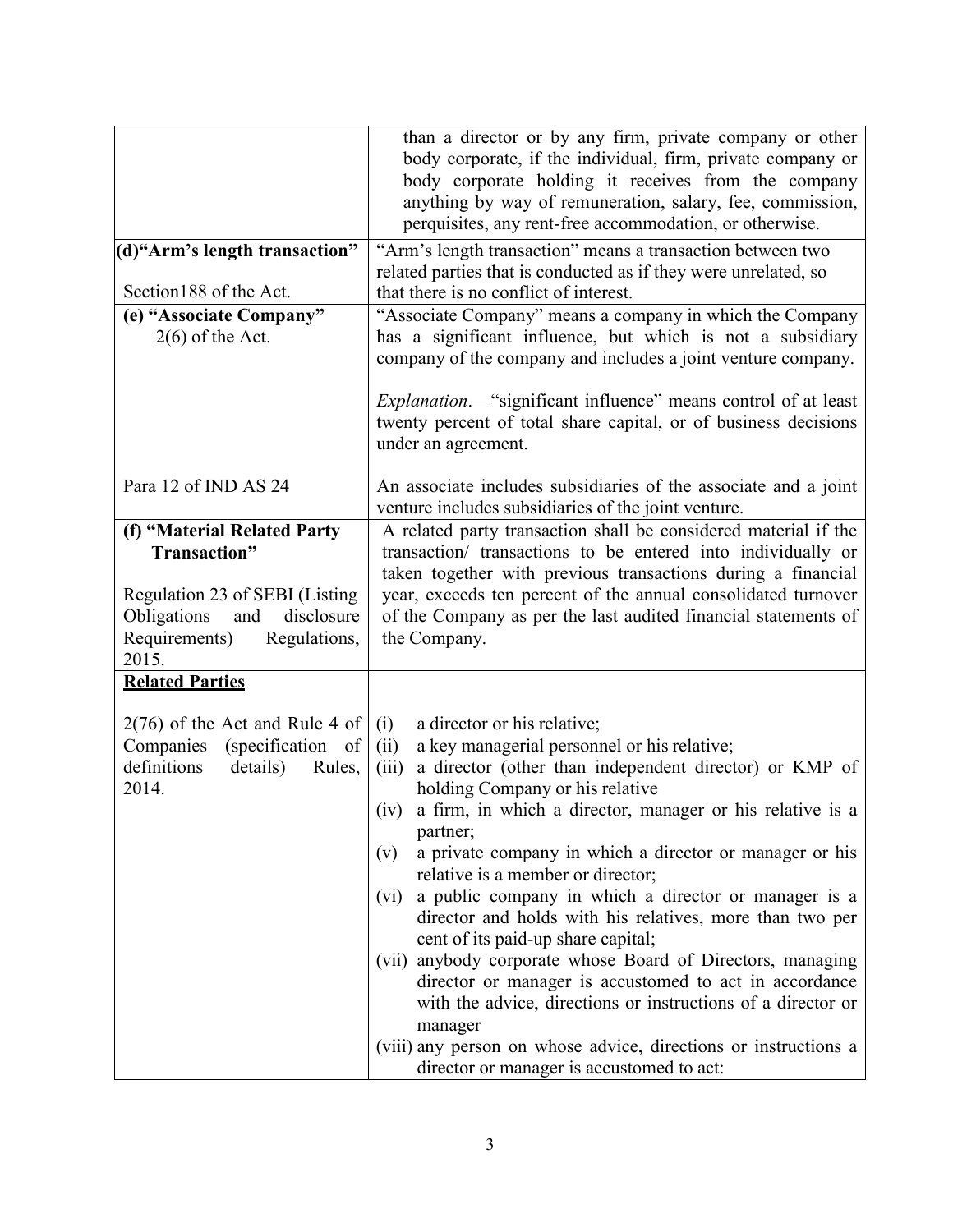|                                                                                                     | Provided that nothing in sub-clauses ( <i>vii</i> ) and (viii) shall<br>apply to the advice, directions or instructions given in a<br>professional capacity.<br>any company which is—<br>(ix)<br>(A) a holding, subsidiary or an associate company of<br>such company; or<br>(B) a subsidiary of a holding company to which it is also a<br>subsidiary                                                                                                                                                                                                                                                                                                                                                                                                                                                                                                                                                                                                                                                                                                                                                                                                                                                                                                                                                                                                                                                                                                                                                                                                                   |
|-----------------------------------------------------------------------------------------------------|--------------------------------------------------------------------------------------------------------------------------------------------------------------------------------------------------------------------------------------------------------------------------------------------------------------------------------------------------------------------------------------------------------------------------------------------------------------------------------------------------------------------------------------------------------------------------------------------------------------------------------------------------------------------------------------------------------------------------------------------------------------------------------------------------------------------------------------------------------------------------------------------------------------------------------------------------------------------------------------------------------------------------------------------------------------------------------------------------------------------------------------------------------------------------------------------------------------------------------------------------------------------------------------------------------------------------------------------------------------------------------------------------------------------------------------------------------------------------------------------------------------------------------------------------------------------------|
|                                                                                                     | Such other person, as may be prescribed by MCA/SEBI.<br>(x)                                                                                                                                                                                                                                                                                                                                                                                                                                                                                                                                                                                                                                                                                                                                                                                                                                                                                                                                                                                                                                                                                                                                                                                                                                                                                                                                                                                                                                                                                                              |
| Regulation 23 of SEBI (Listing<br>Obligations and disclosure<br>Requirements) Regulations,<br>2015. | As per SEBI (Listing Obligations and disclosure Requirements)<br>Regulations, 2015, an entity shall be considered as related to the<br>company if -                                                                                                                                                                                                                                                                                                                                                                                                                                                                                                                                                                                                                                                                                                                                                                                                                                                                                                                                                                                                                                                                                                                                                                                                                                                                                                                                                                                                                      |
|                                                                                                     | such entity is a related party under Section<br>1.<br><sup>2</sup><br>$(76)$ of the Companies Act, 2013; or<br>such entity is a related party under the applicable<br>2.<br>accounting standards (given below).                                                                                                                                                                                                                                                                                                                                                                                                                                                                                                                                                                                                                                                                                                                                                                                                                                                                                                                                                                                                                                                                                                                                                                                                                                                                                                                                                          |
| <b>IND AS 24</b>                                                                                    | A related party is a person or entity that is related to the entity<br>that is preparing its financial statements (in this Standard<br>referred to as the 'reporting entity').<br>A person or a close member of that person's family is<br>(a)<br>related to a reporting entity if that person:<br>(i) has control or joint control of the reporting entity;<br>(ii) has significant influence over the reporting entity; or<br>(iii) is a member of the key management personnel of the<br>reporting entity or of a parent of the reporting entity.<br>(b) An entity is related to a reporting entity if any of the<br>following conditions applies:<br>(i) The entity and the reporting entity are members of the<br>same group (which means that each parent, subsidiary<br>and fellow subsidiary is related to the others).<br>(ii) One entity is an associate or joint venture of the other<br>entity (or an associate or joint venture of a member of a<br>group of which the other entity is a member).<br>(iii) Both entities are joint ventures of the same third party.<br>(iv) One entity is a joint venture of a third entity and the<br>other entity is an associate of the third entity.<br>The entity is a post-employment benefit plan for the<br>(v)<br>benefit of employees of either the reporting entity or an<br>entity related to the reporting entity. If the reporting<br>entity is itself such a plan, the sponsoring employers are<br>also related to the reporting entity.<br>(vi) The entity is controlled or jointly controlled by a person |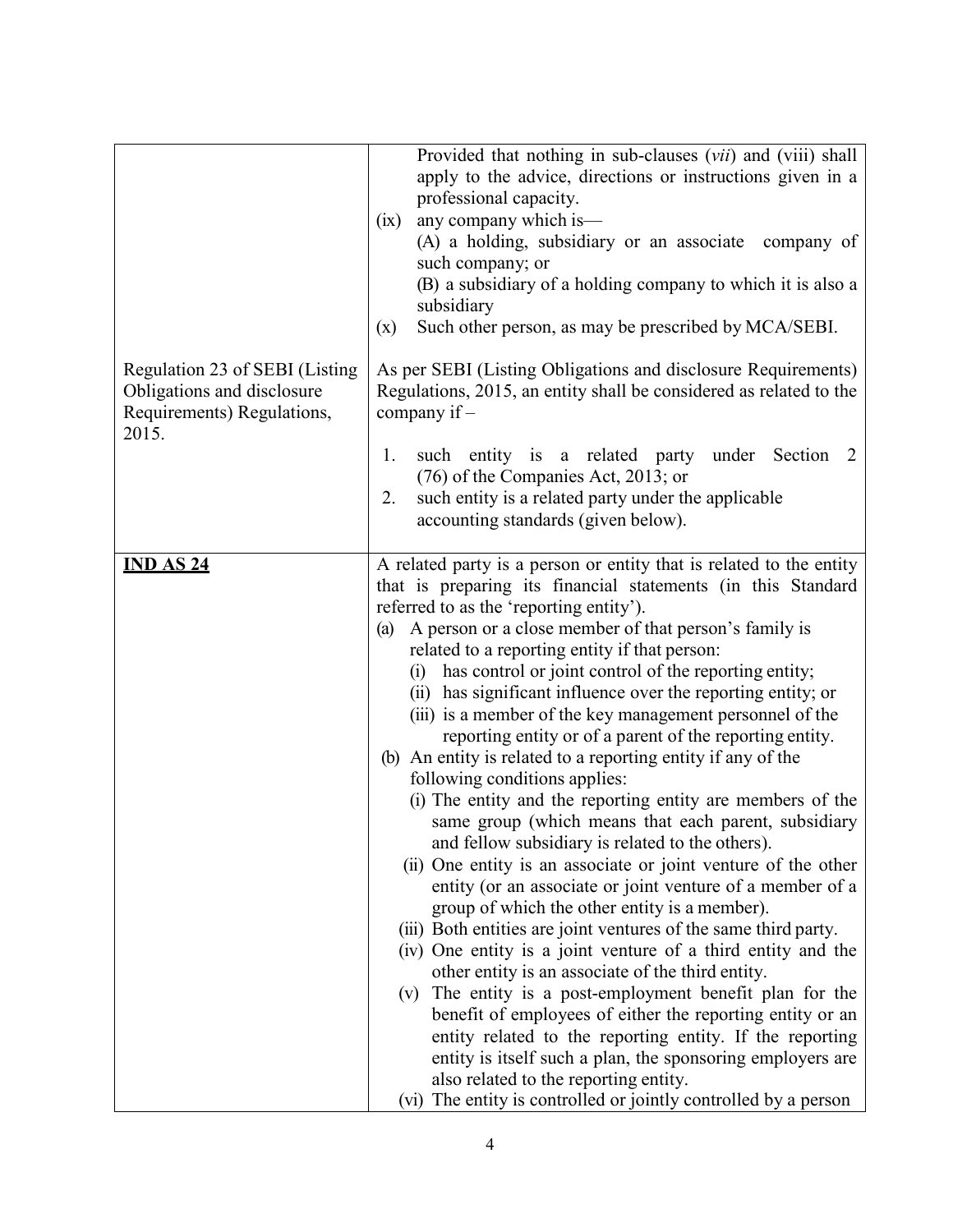|                             | identified in (a).                                                     |
|-----------------------------|------------------------------------------------------------------------|
|                             | $(vii)$ A person identified in $(a)(i)$ has significant influence over |
|                             |                                                                        |
|                             | the entity or is a member of the key management personnel              |
|                             | of the entity (or of a parent of the entity).                          |
|                             | (viii) The entity, or any member of a group of which it is a part,     |
|                             | provides key management personnel services to the                      |
|                             | reporting entity or to the parent of the reporting entity.             |
|                             |                                                                        |
|                             | The definitions of various terms e.g. control, relatives,              |
|                             | significant influence etc.) as per IND AS 24 are different than        |
|                             | those under the Companies Act, 2013                                    |
|                             |                                                                        |
| <b>Details required for</b> | The following details shall be required:                               |
| ascertaining related party  |                                                                        |
|                             | Declaration/Disclosure of interest by all the Directors and<br>1.      |
|                             | KMPs' in form MBP-1.                                                   |
|                             |                                                                        |
|                             | Declaration of relatives by all Directors and KMPs'.<br>2.             |
|                             | 3.<br>Declaration about a firm in which a Director/ Manager or         |
|                             | his relative is a partner.                                             |
|                             | Declaration about a private Company in which a Director<br>4.          |
|                             | or Manager or his relative is a member or director.                    |
|                             | Declaration regarding a public company in which a<br>5.                |
|                             | Director or manager is a Director and holds along with the             |
|                             | relatives more than 2% of the paid-up share capital.                   |
|                             | Notices from Directors of any change in particulars of<br>6.           |
|                             | Directorship or in other positions during the year.                    |
|                             | Declaration by Holding Company regarding its Directors/<br>7.          |
|                             | KMPs' and their relatives.                                             |
|                             |                                                                        |
|                             | Details of any body corporate whose Board of Directors,<br>8.          |
|                             | managing director or manager is accustomed to act in                   |
|                             | accordance with the advice, directions or instructions of a            |
|                             | director or manager of the Company.                                    |
|                             | 9. Details of any person on whose advice, directions or                |
|                             | instructions a director or manager is accustomed to act:               |
|                             | Provided that nothing in point no.8& 9 shall apply to the              |
|                             | advice, directions or instructions given in a professional             |
|                             | capacity.                                                              |
|                             | 10. Details of any Company which is                                    |
|                             | (a) a holding, subsidiary or an associate company of such              |
|                             | company; or                                                            |
|                             | (b) a subsidiary of a holding company to which it is also a            |
|                             | subsidiary.                                                            |
|                             | 11. Persons/entities identified under IND AS 24                        |
|                             |                                                                        |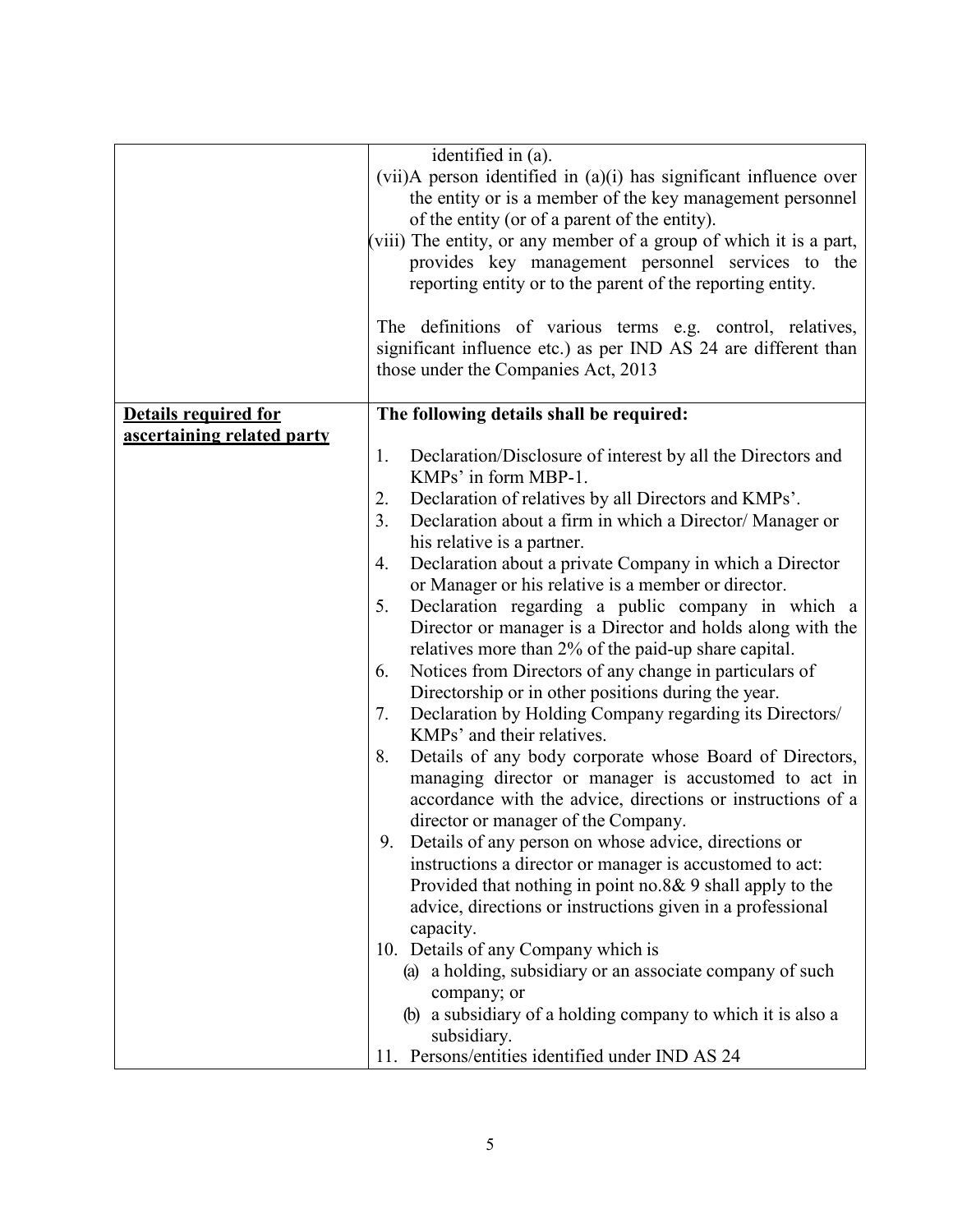| <b>Type of Transactions covered</b>              | Under Section 188 of the Companies Act, 2013, following<br>a)<br>transactions will be covered -<br>1. Sale, purchase or supply of any goods or materials;<br>selling or otherwise disposing of, or buying, property of<br>2.<br>any kind;<br>3. leasing of property of any kind;<br>4. availing or rendering of any services;<br>appointment of any agent for purchase or sale of goods,<br>5.<br>materials, services or property etc.<br>6. such related party's appointment to any office or place<br>of profit in the company, its subsidiary company or<br>associate company;<br>7. underwriting the subscription of any securities or<br>derivatives thereof, of the company.                                                                                                                                                                                                                                                                                                                                                                                                                      |
|--------------------------------------------------|---------------------------------------------------------------------------------------------------------------------------------------------------------------------------------------------------------------------------------------------------------------------------------------------------------------------------------------------------------------------------------------------------------------------------------------------------------------------------------------------------------------------------------------------------------------------------------------------------------------------------------------------------------------------------------------------------------------------------------------------------------------------------------------------------------------------------------------------------------------------------------------------------------------------------------------------------------------------------------------------------------------------------------------------------------------------------------------------------------|
|                                                  | Under IND AS 24, all transactions involving transfer of<br>$\mathbf{c}$<br>resources or obligations between related parties, regardless<br>of whether or not a price is charged. To name a few,<br>following will covered –<br>(a) purchases or sales of goods (finished or unfinished);<br>(b) purchases or sales of property and other assets;<br>(c) rendering or receiving of services;<br>$(d)$ leases;<br>(e) transfers of research and development;<br>(f) transfers under licence agreements;<br>(g) transfers under finance arrangements (including loans<br>and equity contributions in cash or in kind);<br>(h) provision of guarantees or collateral;<br>(i) commitments to do something if a particular event<br>occurs or does not occur in the future, including<br>executory contracts (recognised and unrecognized);<br>settlement of liabilities on behalf of the entity or by the<br>(1)<br>entity on behalf of that related party; and<br>management contracts including for deputation of<br>(K)<br>employees.<br>Secretarial Department to prepare the list of Related Parties on |
| <b>Process for ascertaining</b><br>related party | the basis of aforesaid information. Internal auditors/ Statutory<br>Auditor to verify the process of ascertaining the Related Parties<br>correct recording /listing<br>their<br>register<br>in<br>and<br>of<br>Contracts/arrangement etc. as per the Section 189 of the<br>Companies Act, 2013 and Rules thereof as well as their<br>classification regarding whether they are on arm's length basis.                                                                                                                                                                                                                                                                                                                                                                                                                                                                                                                                                                                                                                                                                                   |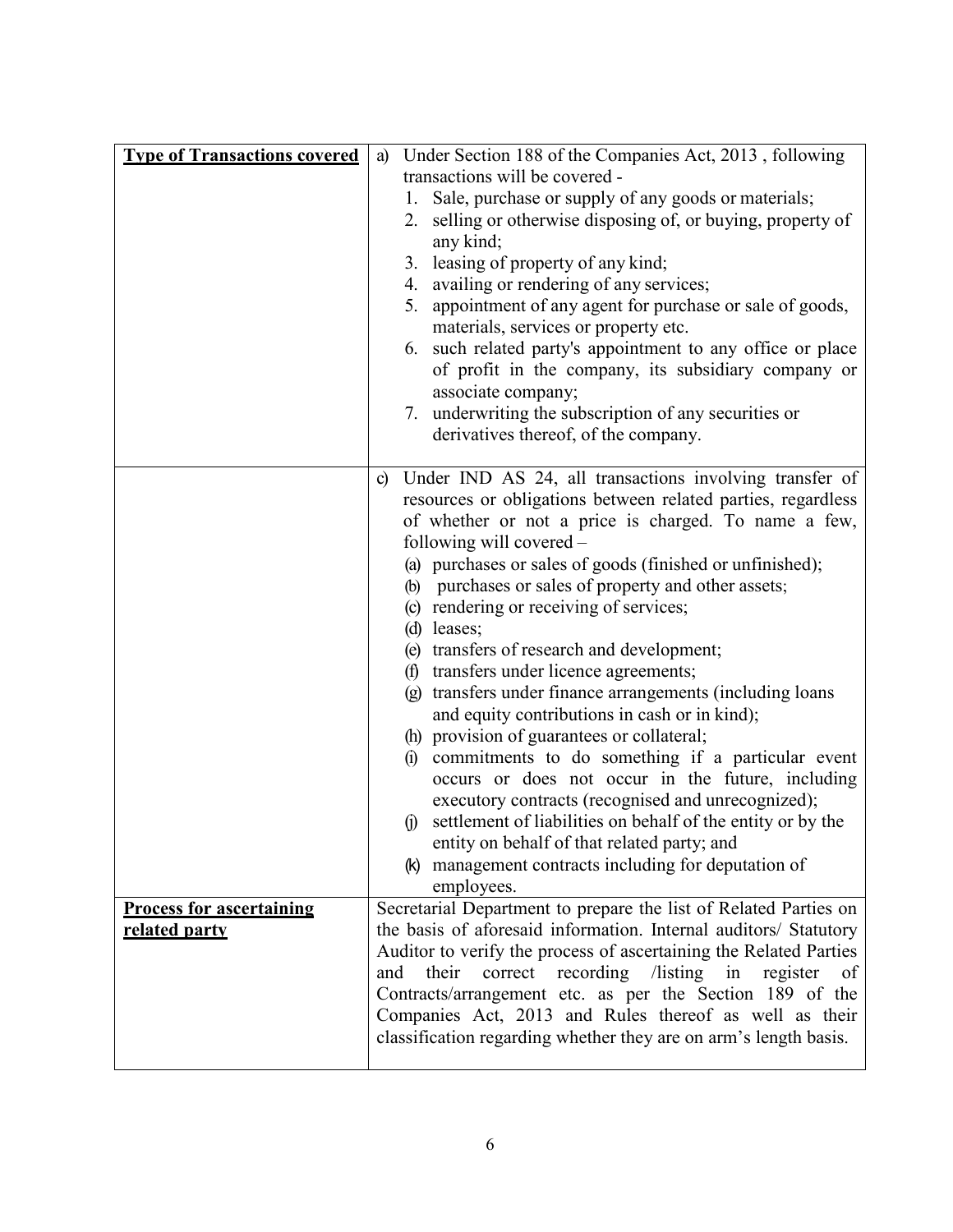| <b>Circulating of above list of</b>  | aforesaid list shall be circulated to MD /CEO's/<br>The                                                               |
|--------------------------------------|-----------------------------------------------------------------------------------------------------------------------|
| related parties                      | COO's/ED/CFO/Business Heads/ Department Heads/ Branch                                                                 |
|                                      | Heads, the Finance & Accounts Department, Statutory Auditor                                                           |
|                                      | and Internal Auditor.                                                                                                 |
| <b>Procedure of seeking approval</b> | Functional departmental heads shall submit to the CFO and                                                             |
|                                      | Company Secretary the details of proposed transaction with                                                            |
|                                      | details/draft contract/ draft agreement or other supporting                                                           |
|                                      | documents justifying that the transactions are on arms' length                                                        |
|                                      | basis in an ordinary course of business at prevailing market                                                          |
|                                      | rate. Based on this note, Company Secretary will appropriately                                                        |
|                                      | take it up for necessary prior approvals from the Audit                                                               |
|                                      | Committee at its next meeting and convey back the decision to                                                         |
|                                      | the originator. The suggested list of records and supporting                                                          |
|                                      | documents is detailed separately in this policy.                                                                      |
|                                      | If the proposed transaction is not in ordinary course<br>of                                                           |
|                                      | business but at arms' length basis, then the Functional                                                               |
|                                      | departmental heads shall give a detailed note with justification                                                      |
|                                      | to ED & CFO and CS for entering such transaction along with                                                           |
|                                      | details of proposed transaction with draft agreement/MoU/other                                                        |
|                                      | supporting documents. Based on this note, the ED & CFO and                                                            |
|                                      | CS will discuss the matter with MD so as to escalate the matter                                                       |
|                                      | further with Audit Committee, Board and then to shareholders                                                          |
|                                      | for their respective prior approvals.                                                                                 |
| <b>Approval of transactions</b>      | Prior approval of Audit Committee for all Related Party                                                               |
| (A) Approval of transactions         | Transactions. However, the Audit Committee may grant an                                                               |
| through Audit Committee              | omnibus approval for a period of maximum one year for those                                                           |
|                                      | proposed related party transactions, which are in ordinary                                                            |
|                                      | course of business and at arms' length and are repetitive in                                                          |
|                                      | nature (for e.g. sale/purchase of securities etc), subject to the                                                     |
|                                      | following conditions -                                                                                                |
|                                      | The proposal to be placed before the Audit Committee should                                                           |
|                                      | contain following information –                                                                                       |
|                                      | The name(s) of related party, nature and duration of<br>a.<br>transactions, period of transactions, maximum amount of |
|                                      | transaction that can be entered into and maximum value per                                                            |
|                                      | transactions.                                                                                                         |
|                                      | The indicative base price/current contracted price and the<br>b.                                                      |
|                                      | formula for variation in the price, if any.                                                                           |
|                                      | Such other conditions as the Audit Committee may deem<br>$C_{\cdot}$                                                  |
|                                      | fit:                                                                                                                  |
|                                      | Provided that where the need for related party transactions                                                           |
|                                      | cannot be foreseen and aforesaid details are not available,                                                           |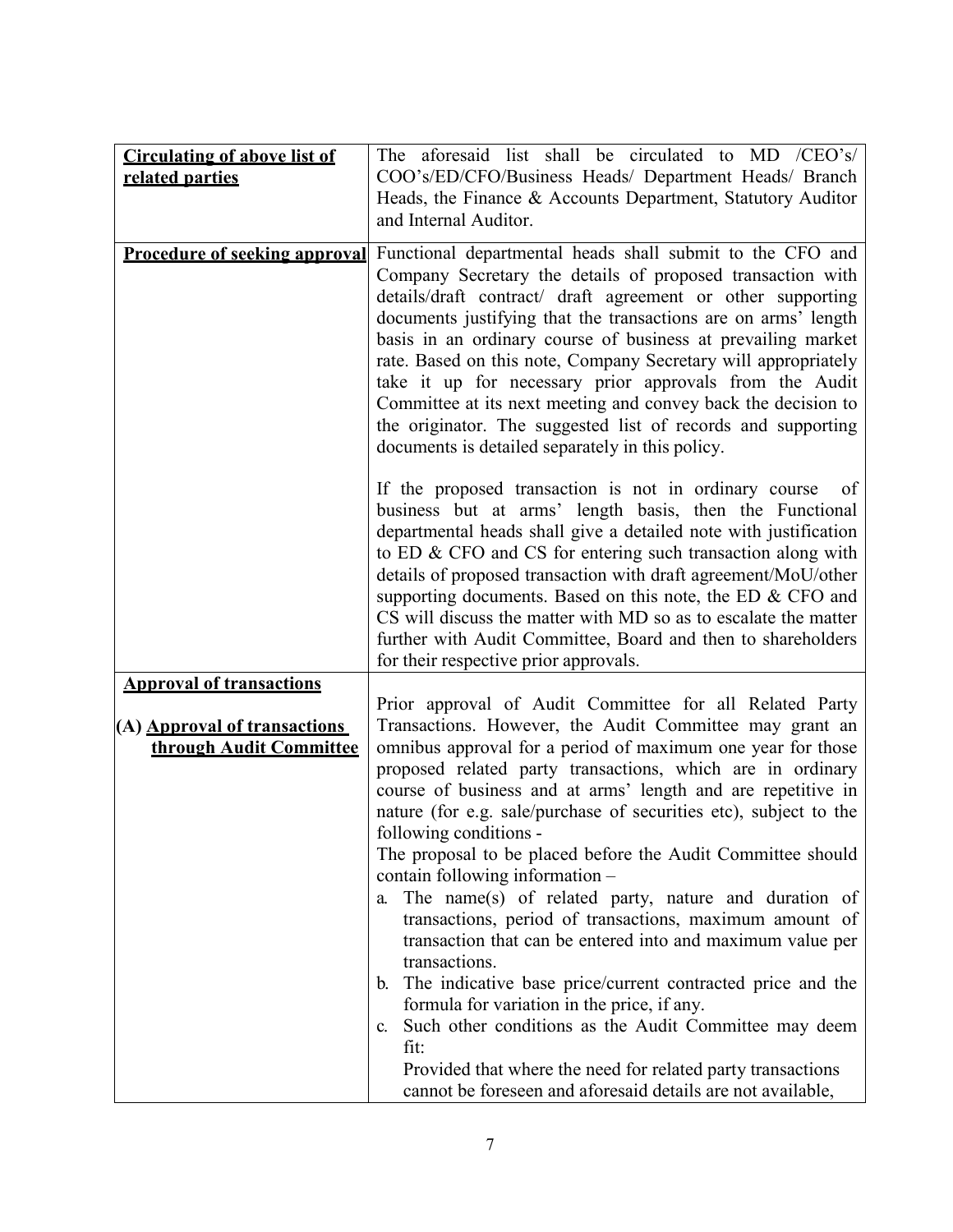|                              | audit Committee may grant omnibus approval for such                |
|------------------------------|--------------------------------------------------------------------|
|                              | transactions subject to their value not exceeding rupees one       |
|                              | crore per transaction                                              |
|                              | All transactions entered into above omnibus approval, be put up    |
|                              | to the Audit Committee on quarterly basis for its review.          |
|                              | In case of non-repetitive transactions, the agenda of the Audit    |
|                              | Committee at which the item is proposed to be moved shall          |
|                              | disclose-                                                          |
|                              | (a) the name of the related party and nature of relationship;      |
|                              | (b) the nature, duration of the contract and particulars of the    |
|                              |                                                                    |
|                              | contract or arrangement;                                           |
|                              | (c) the material terms of the contract or arrangement including    |
|                              | the value, if any;                                                 |
|                              | (d) any advance paid or received for the contract or               |
|                              | arrangement, if any;                                               |
|                              | (e) the manner of determining the pricing and other commercial     |
|                              | terms, both included as part of contract and not considered        |
|                              | as part of the contract;                                           |
|                              | whether all factors relevant to the contract have been<br>(f)      |
|                              | considered, if not, the details of factors not considered with     |
|                              | the rationale for not considering those factors; and               |
|                              | (g) any other information relevant or important for the Audit      |
|                              | Committee to take a decision on the proposed transaction.          |
|                              | (h) statement of transactions as per the contracts/arrangements.   |
|                              | (i) justification for the need of omnibus approval.                |
|                              | The MD and ED $&$ CFO should certify whether the                   |
|                              | contracts/transactions are at arm's length. Similarly the internal |
|                              | auditors and /statutory auditors should examine the entire         |
|                              | documentation and certify the same.                                |
|                              | Where any director is interested in any contract or arrangement    |
|                              | with a related party, such director shall not be present at the    |
|                              | meeting during discussions on the subject matter of the            |
|                              | resolution relating to such contract or arrangement.               |
|                              |                                                                    |
|                              | Approval of the Board is required:                                 |
| (B) Approval of transactions | for all contracts/arrangements/transactions which are not on       |
| through Board of Directors   | arm's length basis or are not in ordinary course of business;      |
|                              | 2. For all "material" related party transactions.                  |
|                              |                                                                    |
|                              | The agenda of the Board meeting at which the resolution is         |
|                              | proposed to be moved shall disclose-                               |
|                              | (a) the name of the related party and nature of relationship;      |
|                              | (b) the nature, duration of the contract and particulars of the    |
|                              | contract or arrangement;                                           |
|                              | (c) the material terms of the contract or arrangement including    |
|                              | the value, if any;                                                 |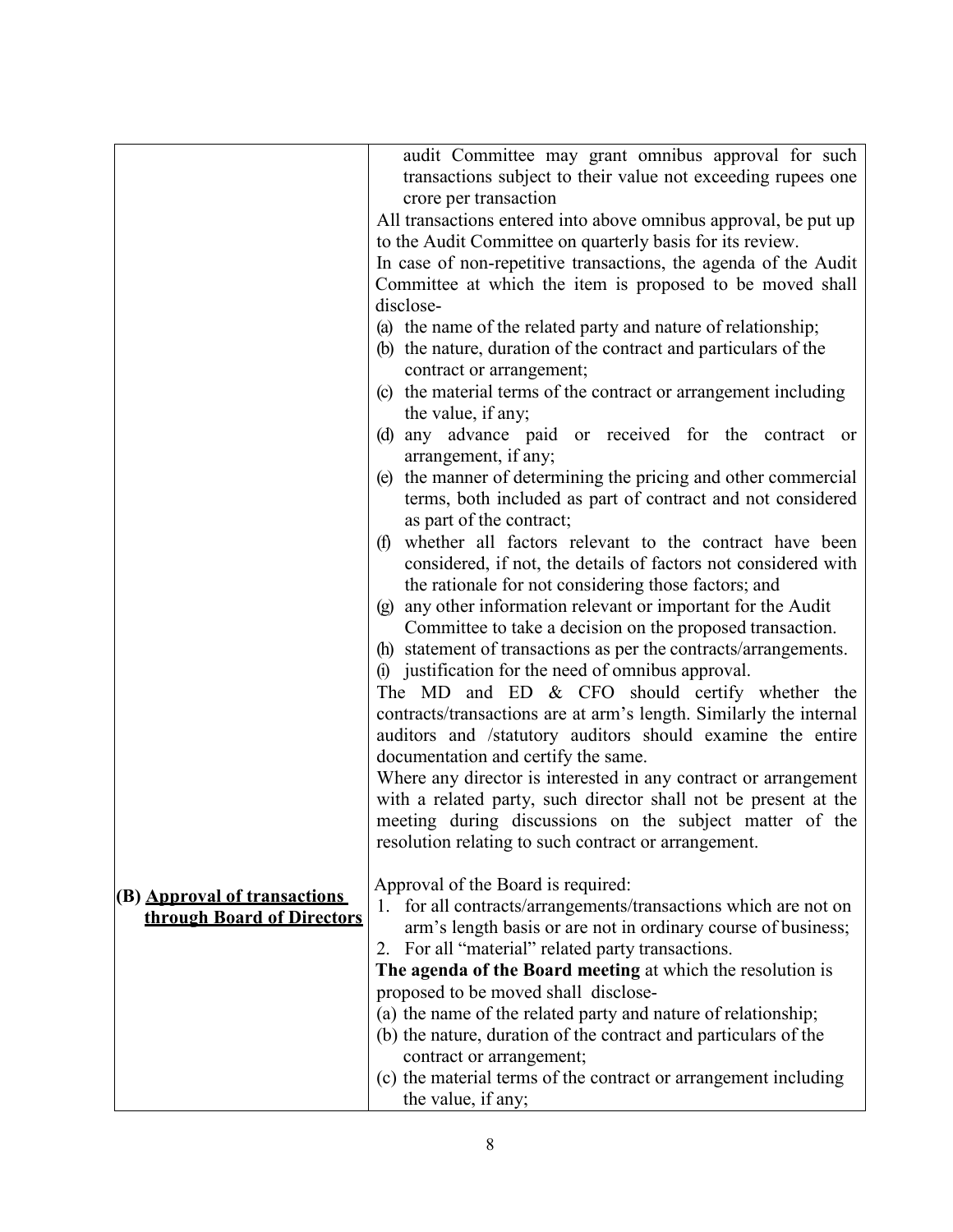|                              | any advance paid or received for the contract or<br>(d)                                                                      |
|------------------------------|------------------------------------------------------------------------------------------------------------------------------|
|                              | arrangement, if any;                                                                                                         |
|                              | (e) the manner of determining the pricing and other commercial                                                               |
|                              | terms, both included as part of contract and not considered                                                                  |
|                              | as part of the contract;                                                                                                     |
|                              | (f) whether all factors relevant to the contract have been<br>considered, if not, the details of factors not considered with |
|                              | the rationale for not considering those factors; and                                                                         |
|                              | (g) any other information relevant or important for the Board to                                                             |
|                              | take a decision on the proposed transaction.                                                                                 |
|                              | (h) statement of transactions as per the contracts /arrangements.                                                            |
|                              | Where any director is interested in any contract or arrangement                                                              |
|                              | with a related party, such director should not be present at the                                                             |
|                              | meeting during discussions on the agenda item relating to such                                                               |
|                              | contract or arrangement.                                                                                                     |
| (C) Approval of transactions | Except with prior approval of shareholders, the company shall                                                                |
| through shareholders         | not enter into transaction(s), where the transaction(s) to be                                                                |
|                              | entered into                                                                                                                 |
|                              | as contracts of arrangements with respect to Section<br>(a)                                                                  |
|                              | $188(1)(a)$ to (e) of the Companies Act, 2013, with the                                                                      |
|                              | criteria as mentioned below -                                                                                                |
|                              | sale, purchase or supply of any goods or materials,<br>$\Omega$                                                              |
|                              | directly or through appointment of agent, exceeding                                                                          |
|                              | ten per cent. of the turnover of the company or rupees                                                                       |
|                              | one hundred crore, whichever is lower, as mentioned<br>in clause (a) and clause (e) respectively of sub-section              |
|                              | $(1)$ of section 188;                                                                                                        |
|                              | selling or otherwise disposing of or buying property of<br>$\left( \mathbf{u} \right)$                                       |
|                              | any kind, directly or through appointment of agent,                                                                          |
|                              | exceeding ten per cent. of net worth of the company or                                                                       |
|                              | rupees one hundred crore, whichever is lower, as                                                                             |
|                              | mentioned in clause (b) and clause (e) respectively of                                                                       |
|                              | sub-section (1) of section 188;                                                                                              |
|                              | leasing of property of any kind exceeding ten per cent.<br>$(\mathbf{m})$                                                    |
|                              | of the net worth of the company or ten per cent. of                                                                          |
|                              | turnover of the company or rupees one hundred crore,<br>whichever is lower, as mentioned in clause (c) of sub-               |
|                              | section $(1)$ of section 188;                                                                                                |
|                              | availing or rendering of any services, directly or<br>(iv)                                                                   |
|                              | through appointment of agent, exceeding ten per cent.                                                                        |
|                              | of the turnover of the company or rupees fifty crore,                                                                        |
|                              | whichever is lower, as mentioned in clause (d) and                                                                           |
|                              | clause (e) respectively of sub-section (1) of section                                                                        |
|                              | 188:                                                                                                                         |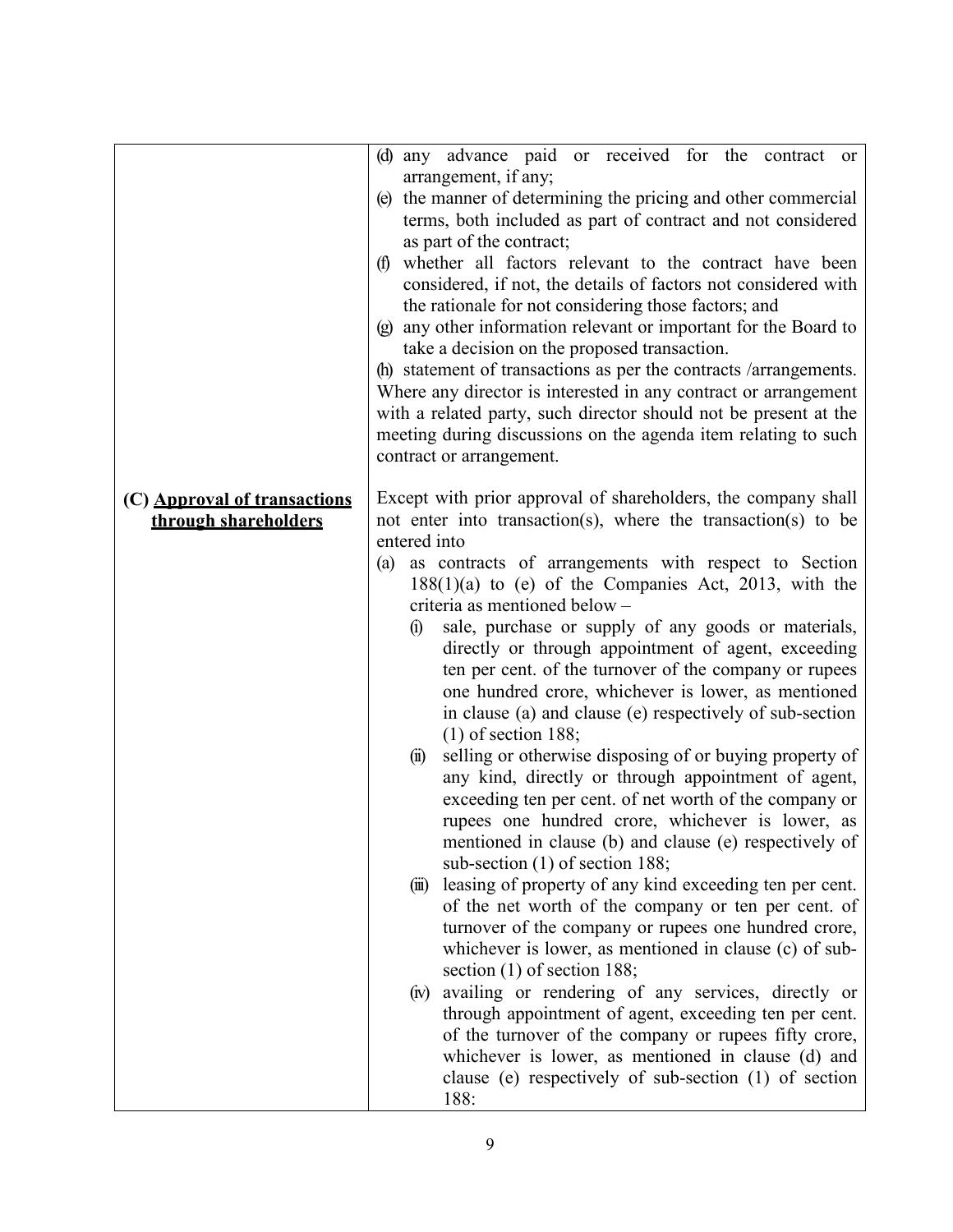| Explanation.—It is hereby clarified that the limits specified in     |
|----------------------------------------------------------------------|
| sub-clauses (i) to (iv) shall apply for transaction(s) to be entered |
| into either individually or taken together with the previous         |
| transactions during a financial year.                                |
| (b) is for appointment to any office or place of profit in the       |
| company, its subsidiary company or associate company at a            |
| monthly remuneration exceeding two and half lakh rupees              |
| as mentioned in clause (f) of sub-section $(1)$ of section 188;      |
| or                                                                   |
| (c) is for remuneration for underwriting the subscription of any     |
| securities or derivatives thereof, of the company exceeding          |
| one per cent. of the net worth as mentioned in clause (g) of         |
| sub-section $(1)$ of section 188.                                    |
| Explanation. The Turnover or Net Worth referred in the above         |
| sub-rules shall be computed on the basis of the Audited              |
| Financial Statement of the preceding Financial year.                 |
| The explanatory statement to be annexed to the notice of a           |
| general meeting convened pursuant to section 101 shall contain       |
| the following particulars namely:-                                   |
| (a) name of the related party;                                       |
| (b) name of the director or key managerial personnel who is          |
| related, if any;                                                     |
| (c) nature of relationship;                                          |
| (d) nature, material terms, monetary value and particulars of the    |
| contract or arrangement;                                             |
| (e) any other information relevant or important for the members      |
| to take a decision on the proposed resolution.                       |
| Apart from the above, even related party transactions that are in    |
| the ordinary course of business and at arm's length would            |
| require shareholders' approval by way of a resolution if they are    |
| 'material' within the meaning of Regulation 23. In this regard       |
| Regulation 23 states that "a transaction with a related party        |
| shall be considered material if the transaction/transactions to be   |
| entered into individually or taken together with previous            |
| transactions during a financial year, exceeds ten percent of the     |
| annual consolidated turnover as per the last audited financial       |
| statements of the Company." Thus, CFO and CS will keep a             |
| track of all the related party transactions done in the financial    |
| year and take required shareholder approval well in advance so       |
| as to ensure compliance of Regulation 23 on material related         |
| party transactions.                                                  |
| Note:                                                                |
| 1. Any director who is concerned or interested<br>1n<br>any          |
| contracts/ transactions with a related party, such Director          |
| shall not be present at the Audit Committee / Board Meeting          |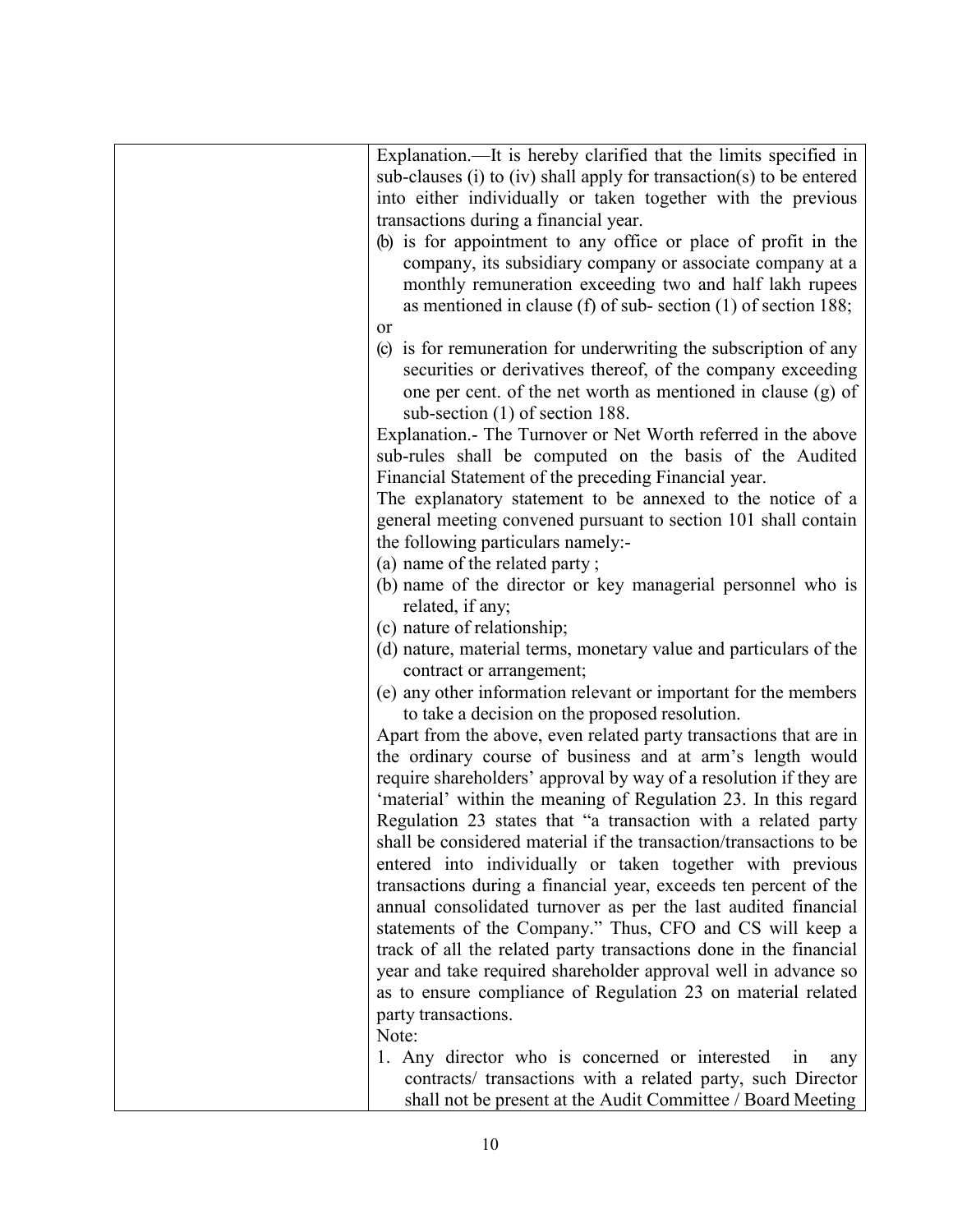|                                                     | during discussion on the subject matter of the resolution<br>relating to such contract/transactions and shall not be<br>entitled to vote for such item in General Meeting if he is a<br>shareholder of the Company.<br>No member of the company shall vote on such resolution, to<br>2.<br>approve any contract or arrangement which may be entered<br>into by the Company, if such member is a related party.<br>In the case of a wholly owned subsidiary, the resolution<br>3.<br>passed by the holding company shall be sufficient for the<br>purpose of entering into the transactions between the wholly                                                                                                                                                                                                                                                                                                                                                                                                                                                                                                                                                                                                                                                                                         |
|-----------------------------------------------------|-------------------------------------------------------------------------------------------------------------------------------------------------------------------------------------------------------------------------------------------------------------------------------------------------------------------------------------------------------------------------------------------------------------------------------------------------------------------------------------------------------------------------------------------------------------------------------------------------------------------------------------------------------------------------------------------------------------------------------------------------------------------------------------------------------------------------------------------------------------------------------------------------------------------------------------------------------------------------------------------------------------------------------------------------------------------------------------------------------------------------------------------------------------------------------------------------------------------------------------------------------------------------------------------------------|
|                                                     | owned subsidiary and the holding company. However, the<br>requirement of passing the resolution under first proviso<br>shall not be applicable for transactions entered into between<br>a holding Company and its wholly owned subsidiary whose<br>accounts are consolidated with such holding company and<br>placed before the shareholders at the general meeting for<br>approval.                                                                                                                                                                                                                                                                                                                                                                                                                                                                                                                                                                                                                                                                                                                                                                                                                                                                                                                  |
| <b>Related party transactions</b><br><b>details</b> | The Finance $\&$ Accounts Department shall provide a list of<br>transactions with Related Party on a quarterly basis to the<br>Secretarial Department and Internal Auditor and statutory<br>auditor within 7 days of close of the quarter and the same shall<br>be reviewed by them along with Quarter end balance<br>confirmation/reconciliation statements and placed before the<br>Audit Committee.                                                                                                                                                                                                                                                                                                                                                                                                                                                                                                                                                                                                                                                                                                                                                                                                                                                                                                |
| <b>Disclosure</b>                                   | 1. Details of material contract(s) or arrangement(s) have to be<br>disclosed in the Board's Report along with the justification<br>as per Form AOC-2. (Place the said form before Audit<br>Committee for its review and then to the Board as part of<br>Directors' report for approval)<br>2. Company shall keep a register in Form MBP $-$ 4 [Pursuant]<br>to Section 189(1) and rule 16(1)] giving the particulars of all<br>contracts or arrangements in such manner and containing<br>particulars and after entering the particulars, the same shall<br>be authenticated by the CFO and the Company Secretary of<br>the Company and thereafter the same shall be placed before<br>the next meeting of the Board and signed by all the directors<br>present at the meeting.<br>Necessary disclosures be made in the Annual Financial<br>$\mathfrak{Z}$<br>Statements as required under IND AS 24 and RBI<br>guidelines. Further, as required under Regulation $27(2)(a)$ ,<br>necessary details of all materially significant related party<br>transactions', which may have potential conflict with the<br>interests of the Company at large, be also given in 'Report<br>on Corporate Governance' section in Annual Report<br>4. Details of all material transactions with related parties shall |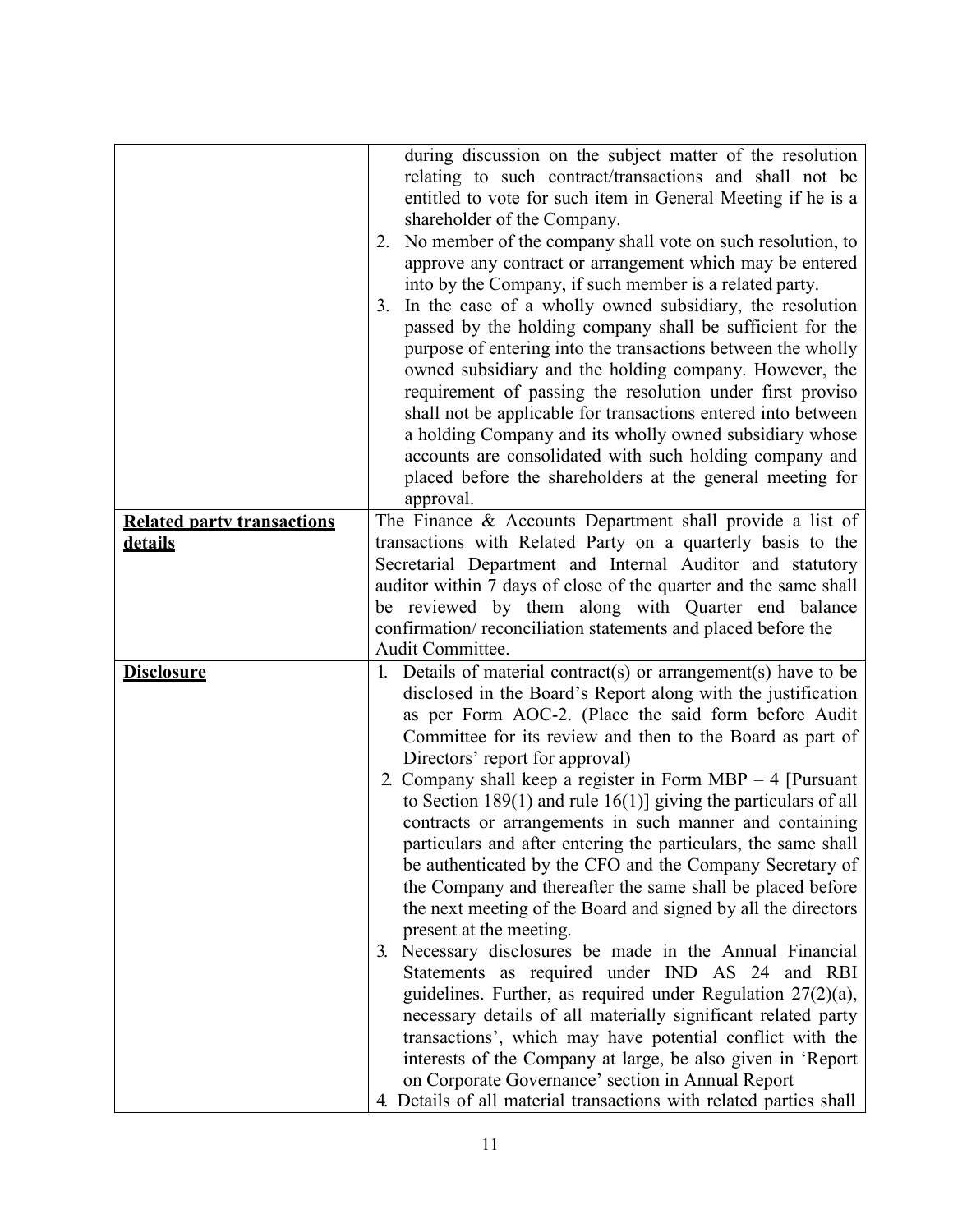|                                                                                     | be disclosed quarterly along with the compliance report on<br>Corporate Governance.<br>5. The Company shall disclose the policy on dealing with<br>Related Party Transactions on its website and a weblink<br>thereto shall be provided in the Annual Report in the annual<br>Report.                                                                    |
|-------------------------------------------------------------------------------------|----------------------------------------------------------------------------------------------------------------------------------------------------------------------------------------------------------------------------------------------------------------------------------------------------------------------------------------------------------|
| <b>Records relating to Related</b><br><b>Party / Supporting</b><br><b>documents</b> | All disclosures, documents, supporting etc shall be preserved<br>for a period of eight years from the end of the financial year to<br>which it relates and shall be kept in the custody of the Secretary<br>of the Company or any other person authorized by the Board<br>for the purpose.                                                               |
| (a) Rent Agreement                                                                  | (i) Copy of draft agreement.<br>(ii) Quotation from a property dealer/advisor in the area in<br>which the property is located or a nearby area.<br>(iii) If quoted prices are substantially lower / higher than<br>existing, to seek second quotation.                                                                                                   |
| (b) Purchase/ sale of property                                                      | Valuation reports from atleast 2 independent valuers to<br>(i)<br>ascertain Fair Market Value.<br>(ii) Quotations from 2 independent property dealers/brokers.<br>(iii) Draft copy of agreement to sell/Draft of proposed sale<br>deed.<br>(iv) Brief terms and conditions and justification of such<br>transaction.                                     |
| (c) Purchase/sale of material,<br>goods etc.                                        | (i) Copy of agreements/Purchase Orders/ correspondence<br>exchanged/ letters of exchange / bills/ invoices etc.<br>(ii) Invoices/ bills of similar transactions on same date or<br>nearby date with un-related parties from the seller.<br>(iii) Quotation from un-related service provider.                                                             |
| $(d)$ Availing/<br><b>Rendering</b><br><b>Services</b>                              | (i) Copy of Agreement/MOU/Correspondence etc.<br>(ii) Supportings justifying the transaction on arms length basis.                                                                                                                                                                                                                                       |
| (e) Loans/ Advances given or<br><u>taken</u>                                        | Compliance of Section 185 and other applicable provisions<br>(i)<br>of the Companies Act, 2013 and rules thereunder.<br>(ii) Agreements<br>(iii) Statutory approvals wherever required.<br>(iv) Rate of Interest and justification for the same in view of<br>nearest prevailing G-SEC rate for the term of the<br>Loans/Advances (wherever applicable). |
| (f) Subscription to shares/<br>debentures/securities                                | Valuation Report or documents justifying that subscription is<br>done/received at a rate on which placement has been made/shall<br>be made to an un-related party.                                                                                                                                                                                       |